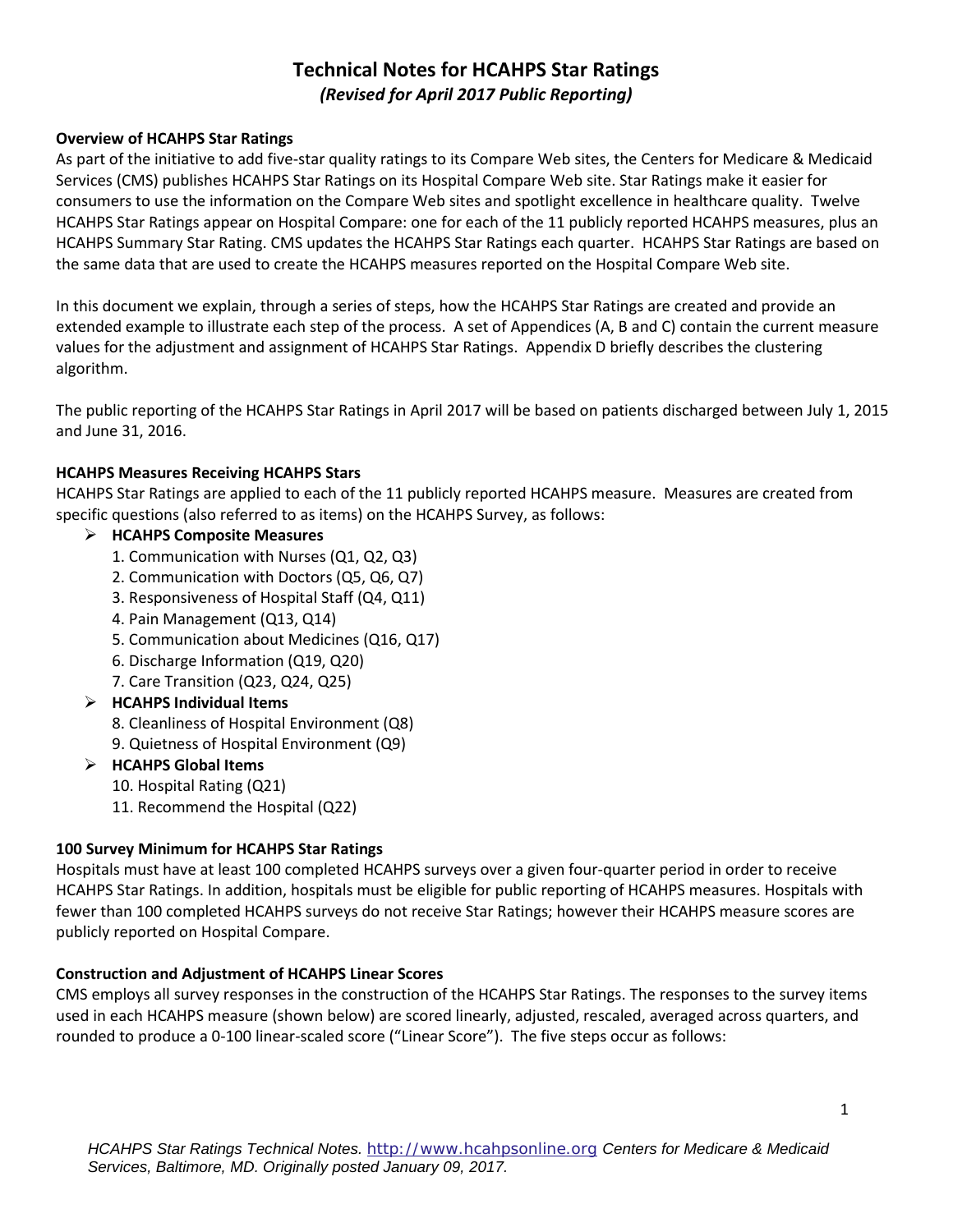#### **One: Linear scoring**

 The Linear Score used in HCAHPS Star Ratings is closely related to the "top-box," "middle-box" and "bottom-box" scores publicly reported on the Hospital Compare Web site. Please note that neither screener (10, 12, 15, and 18) nor "About You" (26-32) items are converted to linear scores.

Individual responses to the HCAHPS Survey are scored as follows:

#### **For items 1-9, 11, 13-14, and 16-17:**

 $\triangleright$  "Never" = 1; "Sometimes" = 2; "Usually" = 3; and "Always" = 4

**For items 19 and 20:** 

• "No" = 0; and "Yes" = 1

**For item 21:** 

 $\triangleright$  Hospital Rating "0" = 0; Hospital Rating "1" = 1; Hospital Rating "2" = 2 ... Hospital Rating "10" = 10 **For item 22:** 

```
\triangleright "Definitely No" = 1; "Probably No" = 2; "Probably Yes" = 3; and "Definitely Yes" = 4
```
### **For items 23, 24, and 25:**

```
\triangleright "Strongly Disagree" = 1; "Disagree" = 2; "Agree" = 3; and "Strongly Agree" = 4
```
The item responses are averaged at the hospital level to form the hospital-level mean for each measure.

### **Two: Adjustment of HCAHPS linear scores**

as follows. CMS applies adjustments for the effects of patient mix, survey mode, and quarterly weighting through a series of steps,

 patient sub-groups to respond more positively or negatively to the HCAHPS Survey. PMA enables fair comparisons each answer option on the survey instrument. Additional information about the application of the HCAHPS patient-mix adjustments, including the definition of the PMA factors, can be found in the documents on the HCAHPS On-Line Web First, CMS applies patient-mix adjustment (PMA) to quarterly HCAHPS scores to account for the tendency of certain across hospitals by adjusting hospital scores as if all hospitals had an identical mix of patient characteristics. The patientmix adjustment table can be found in Appendix A, Table 1. Appendix A, Table 2 contains the national means for patientmix variables. These adjustments are applied to HCAHPS scores on the scale shown above. These values are shown for site, [www.hcahpsonline.org,](http://www.hcahpsonline.org/) under the *"Mode & Patient-Mix Adj"* button.

 Second, HCAHPS quarterly scores are adjusted for the effect of mode of survey administration (mail, telephone, mixed experiment. The mode adjustments are included in Appendix B. Similar to PMA, these adjustment are applied on the original scale shown on the HCAHPS survey instrument for each measure. For detailed information about the mode mode or Interactive Voice Response). CMS derived the survey mode adjustments from a large-scale, randomized mode experiment and survey mode adjustment, please see [www.hcahpsonline.org.](http://www.hcahpsonline.org/)

If the measure is a multi-item composite, averaging of items within composites takes place at this point.

#### **Three: Rescaling of HCAHPS linear adjusted scores**

 Each adjusted HCAHPS linear measure score on the original scale (shown above) is then transformed into a 0-100 linearscaled score using the following conversion:

 The PMA- and mode-adjusted hospital-level measure mean, **M**, minus the lowest possible response to the measure, **R**, divided by the highest possible response to the measure, **K**, minus the lowest response, R. An example follows:

$$
100*\frac{M-R}{K-R}
$$

2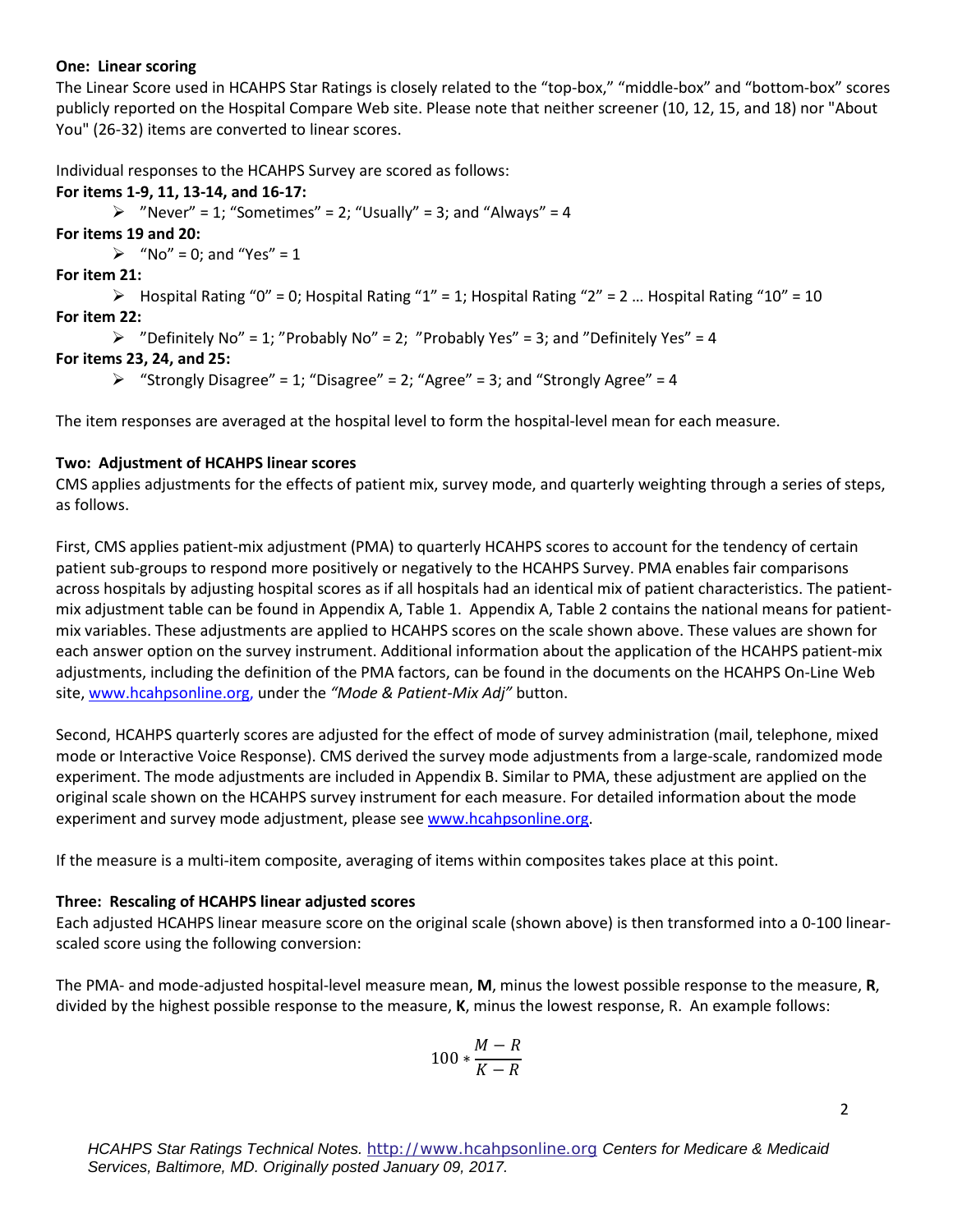#### **Four: Weighted Average of Quarters of HCAHPS linear scores**

 The four-quarter averages of HCAHPS linear scores are weighted proportionately to the number of eligible patients seen that quarter's eligible discharge size divided by the total eligible discharge size for the four quarters that make up the by the hospital in each quarter of the reporting period. Specifically, each quarter's score has a quarterly weight equal to reporting period.

#### **Five: Rounding of HCAHPS linear scores**

The four-quarter averages of HCAHPS linear scores are rounded to integer values (whole numbers) using standard<br>rounding rules, as follows: rounding rules, as follows:

 If the unrounded four-quarter average is less than [X.5], then round down to nearest whole integer. If the unrounded four-quarter average is equal to or greater than [X.5], then round up to nearest whole integer.

#### **An example of the calculation of an HCAHPS Linear Score**

The following is an example of the construction and adjustment of an HCAHPS linear score.

#### **Step 1: Linear scoring**

 (item 8) as follows: 4, 4, 3, 2, and 4. The mean of these responses is **3.4**. For a single quarter from Hospital A, 5 patients responded by telephone to HCAHPS Survey Cleanliness item

### **Step 2: Adjustment of HCAHPS linear scores**

 in the Appendices that follow). This hospital has a total patient-mix adjustment of **-0.038** and a telephone mode adjustment of **-0.072** (as found

Phone mode adjustment applied: 3.362 – 0.072 = **3.29** (M)<br>Cleanliness has a maximum response of 4 (K) and a minimum response of 1 (R). Patient-mix adjustment applied: 3.4 – 0.038 = **3.362**Phone mode adjustment applied:  $3.362 - 0.072 = 3.29$  (M)

### **Step 3: Rescaling of HCAHPS linear scores**

To put this score into the 0-100 scale:

 100\*((3.29 – 1) / (4 - 1)) = **76.33**Thus, **76.33** is the quarterly Linear Mean Score for Cleanliness for Hospital A.

### **Step 4: Weighted Average of Quarters of HCAHPS linear scores**

 The four-quarter averages of HCAHPS linear scores are weighted proportionately to the number of eligible patients seen by the hospital in each quarter of the reporting period. For instance; a hospital has the following scores and numbers of eligibles for the four quarters in a reporting period:

Q1: 72.35, 4 eligibles; Q2: 67.26, 7 eligibles; Q3: 75.94, 8 eligibles; Q4: 76.33, 5 eligibles.

$$
4 + 7 + 8 + 5 = 24
$$
 total eligibles  
 $(72.35 * (\frac{4}{24})) + (67.26 * (\frac{7}{24})) + (75.94 * (\frac{8}{24})) + (76.33 * (\frac{5}{24})) = 72.89$  four quarter average

#### **Step 5: Rounding of HCAHPS linear scores**

Four-quarter averages of HCAHPS linear scores are rounded to integer values using standard rounding rules, as follows:

72.89: .89 is greater than .5; so the linear score is rounded up to the next integer, 73.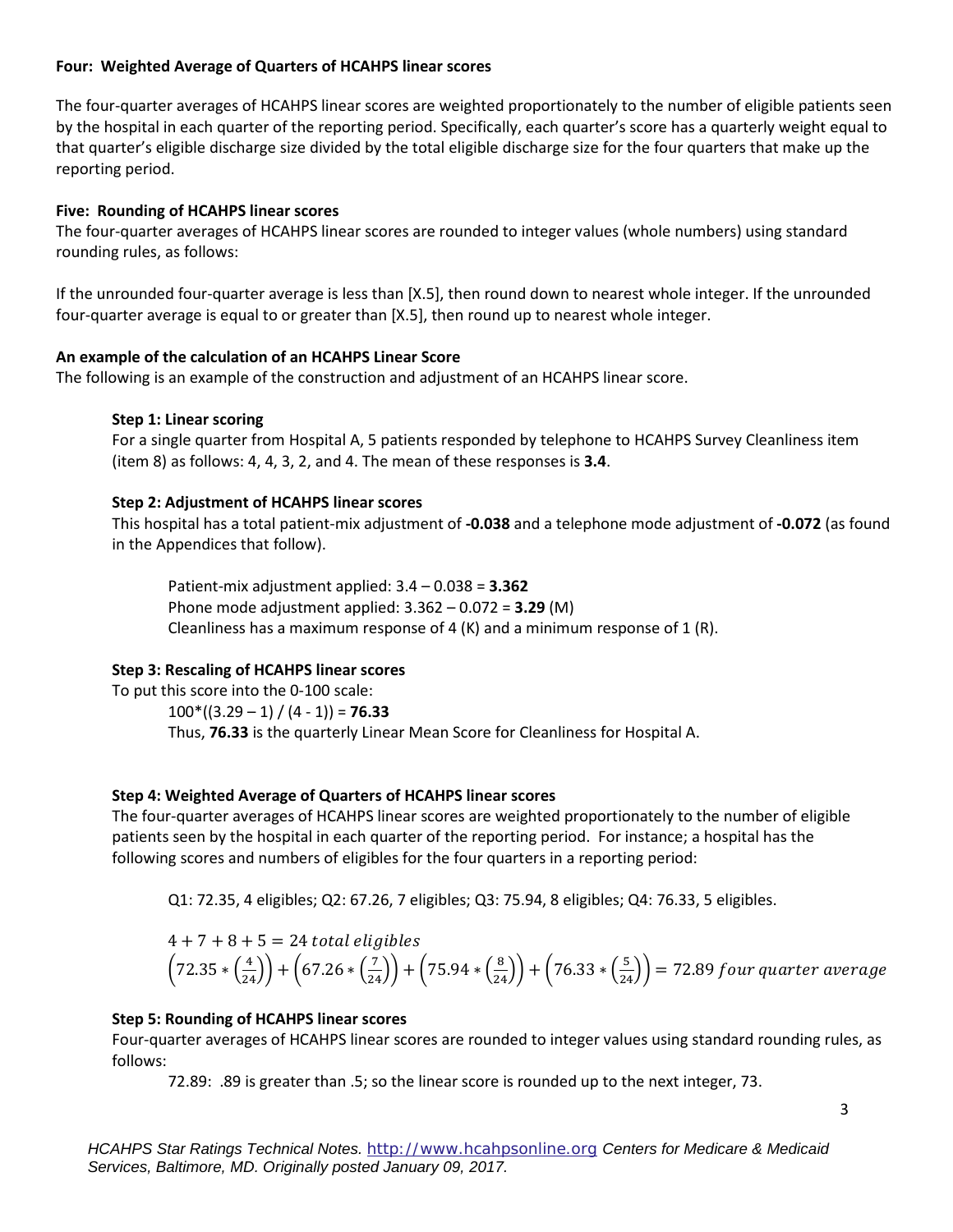#### **Conversion of Linear Scores into HCAHPS Star Ratings for the 11 HCAHPS Measures**

Next, CMS assigns 1, 2, 3, 4, or 5 whole stars (only whole stars are assigned; partial stars are not used) for each HCAHPS measure by applying statistical methods that utilize relative distribution and clustering.

 for each star rating) such that scores of hospitals in the same score category (star rating) are as similar as possible, and scores of hospitals in different categories are as different as possible. This clustering algorithm is the same one employed by CMS to determine Medicare Part C and Part D Star Ratings. The Star Rating for each of the 11 HCAHPS measures is determined by applying a clustering algorithm to the individual measure scores. Conceptually, the clustering algorithm identifies the 'gaps' in the data and creates five categories (one

 algorithm develops clusters that minimize the variance of measure scores within the clusters. More specifically, the HCAHPS Star Ratings are shown in Appendix C. Additional information about the clustering method can be found in Appendix D. The variance in measure scores is separated into within-cluster and between-cluster sum of squares components. The clustering algorithm minimizes the within-cluster sum of squares for each of the Star Ratings levels. The cut points (boundaries) for star assignments are derived from the range of individual measure Star Ratings per cluster. The star levels associated with each cluster are determined by ordering the means of each cluster. The cut points for the current

### **The HCAHPS Summary Star Rating**

In addition to Star Ratings for the 11 HCAHPS measures, CMS introduced a new metric, the HCAHPS Summary Star Rating, which is the average of all of the Star Ratings of the HCAHPS measures. The HCAHPS Summary Star Rating is constructed from the following components:

- > The Star Ratings from each of the 7 HCAHPS Composite Measures
	- o Communication with Nurses, Communication with Doctors, Responsiveness of Hospital Staff, Pain Management, Communication about Medicines, Discharge Information, and Care Transition.
- $\triangleright$  A single Star Rating for the HCAHPS Individual Items
	- o The average of the Star Ratings assigned to Cleanliness of Hospital Environment and Quietness of Hospital Environment.
- $\triangleright$  A single Star Rating for the HCAHPS Global Items
	- o The average of the Star Ratings assigned to Hospital Rating and Recommend the Hospital.

 applied to the 9-measure average to arrive at the HCAHPS Summary Star Rating (1, 2, 3, 4, or 5 stars). The 9 Star Ratings (7 Composite Measure Star Ratings + Star Rating for Individual Items + Star Rating for Global Items) are combined as a simple average to form the HCAHPS Summary Star Rating. In the final step, normal rounding rules are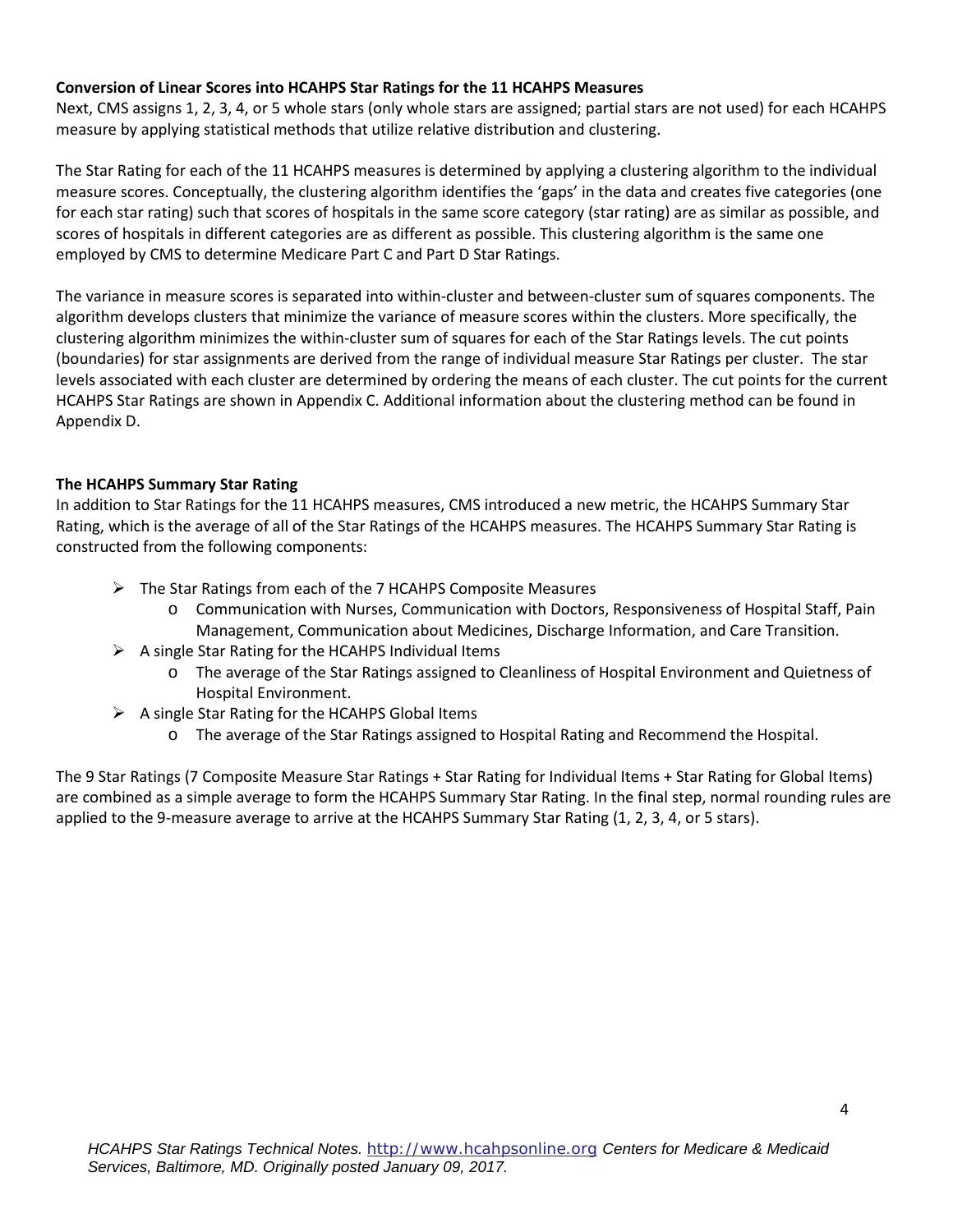### **An example of the calculation of the HCAHPS Summary Star Rating.**

 The following is an example of how to calculate the HCAHPS Summary Star Rating. Suppose a hospital has Star Ratings for each of the 11 HCAHPS measures as shown in following table.

|                                            | 11<br><b>HCAHPS</b><br><b>Measure</b><br><b>Star</b><br>Ratings | 9 Star<br><b>Ratings</b><br>Used in<br><b>HCAHPS</b><br><b>Summary</b><br><b>Star Rating</b> | 9-Measure<br><b>HCAHPS Summary Star</b><br><b>Rating Average</b><br>(unrounded) | <b>HCAHPS</b><br>Summary<br><b>Star Rating</b><br>(rounded) |
|--------------------------------------------|-----------------------------------------------------------------|----------------------------------------------------------------------------------------------|---------------------------------------------------------------------------------|-------------------------------------------------------------|
| <b>HCAHPS Composite Measures</b>           |                                                                 |                                                                                              |                                                                                 |                                                             |
| <b>Communication with Nurses</b>           | 4                                                               | 4                                                                                            |                                                                                 |                                                             |
| <b>Communication with Doctors</b>          | 3                                                               | 3                                                                                            |                                                                                 |                                                             |
| Responsiveness of Hospital Staff           | 4                                                               | 4                                                                                            |                                                                                 |                                                             |
| Pain Management                            | 5                                                               | 5                                                                                            |                                                                                 |                                                             |
| <b>Communication about Medicines</b>       | 4                                                               | 4                                                                                            |                                                                                 |                                                             |
| Discharge Information                      | 4                                                               | 4                                                                                            | $(4+3+4+5+4+4+3+5+3.5)/9$                                                       | 4                                                           |
| <b>Care Transition</b>                     | 3                                                               | 3                                                                                            | $= 3.944$                                                                       |                                                             |
| <b>HCAHPS Individual Items</b>             |                                                                 |                                                                                              |                                                                                 |                                                             |
| <b>Cleanliness of Hospital Environment</b> | 5                                                               | $(5+5)/2$                                                                                    |                                                                                 |                                                             |
| Quietness of Hospital Environment          | 5                                                               | $= 5$                                                                                        |                                                                                 |                                                             |
| <b>HCAHPS Global Items</b>                 |                                                                 |                                                                                              |                                                                                 |                                                             |
| <b>Hospital Rating</b>                     | 4                                                               | $(4+3)/2$                                                                                    |                                                                                 |                                                             |
| Recommend the Hospital                     | 3                                                               | $= 3.5$                                                                                      |                                                                                 |                                                             |

**Step 1:** Calculate a Star Rating for HCAHPS Individual Items by averaging the Star Ratings for Cleanliness of Hospital Environment and Quietness of Hospital Environment.

In this example, the Star Rating for HCAHPS Individual Items =  $(5+5)/2 = 5$ .

**Step 2:** Calculate a Star Rating for HCAHPS Global Items by averaging the Star Ratings for Hospital Rating and Recommend the Hospital.

In this example, the Star Rating for HCAHPS Global Items = (4+3)/2 = 3.5. *Note: Do not round this average.* 

 **Step 3:** Calculate the HCAHPS Summary Star Rating as the average of the 7 composite measure Star Ratings, the Star Rating for HCAHPS Individual Items, and the Star Rating for HCAHPS Global Items.

In this example, the HCAHPS Summary Star Rating =  $(4+3+4+5+4+4+3+5+3.5)/9 = 3.944$ .

 In this example, the hospital's HCAHPS Summary Star Rating rounds to 4 stars. **Step 4:** Lastly, round the 9-Measure HCAHPS Summary Star Rating Average using the rounding table below.

CMS uses standard rounding rules for the assignment of HCAHPS Summary Stars, as follows:

| 9-Measure HCAHPS Summary Star Rating Average | <b>HCAHPS Summary Star Rating Assignment</b> |
|----------------------------------------------|----------------------------------------------|
| ≥1.00 and $<$ 1.50                           | 1 Star                                       |
| ≥1.50 and $<$ 2.50                           | 2 Stars                                      |
| ≥2.50 and $<3.50$                            | 3 Stars                                      |
| ≥3.50 and $<4.50$                            | 4 Stars                                      |
| ≥4.50 and $≤5.00$                            | 5 Stars                                      |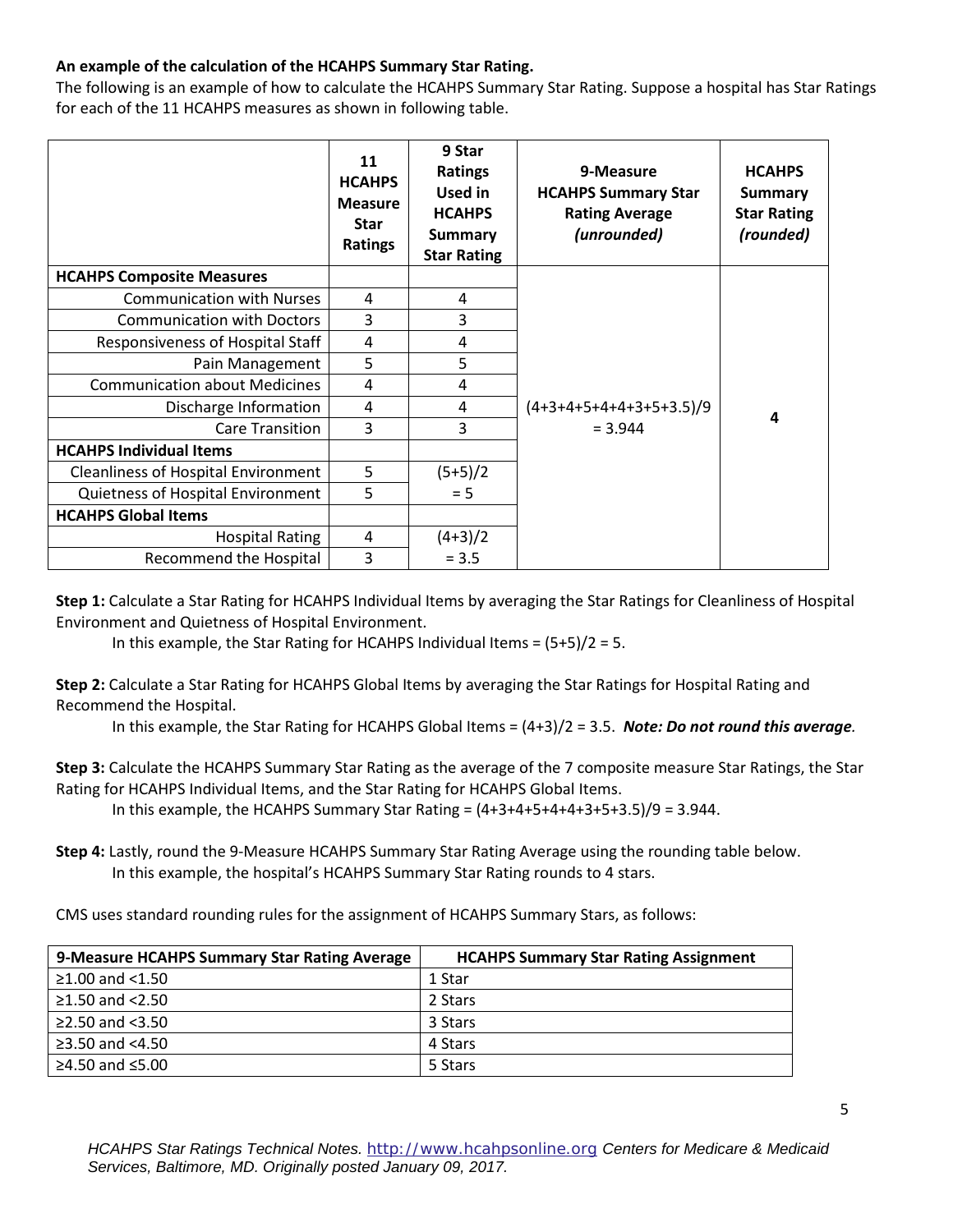# **Appendix A, Table 1: HCAHPS Patient-Mix Adjustments of Linear Scores for Patients Discharged Between Quarter 3, 2015 and Quarter 2, 2016 (July 1, 2015 to June 31, 2016)**

| Patient-Mix<br>Adjustment (PMA)                                                           | Comm. with Nurses | Comm. with Doctors | Responsiveness of Hosp. Staff | Pain Management | Comm. About Medicines | Cleanliness of Hosp. Env. | Quietness of Hosp. Env. | Discharge Information | Care Transition | Hospital Rating | Recommend the Hospital |
|-------------------------------------------------------------------------------------------|-------------------|--------------------|-------------------------------|-----------------|-----------------------|---------------------------|-------------------------|-----------------------|-----------------|-----------------|------------------------|
| Education (per level;<br>1=8th grade or less and<br>6=More than 4-year<br>college degree) | 0.0165            | 0.0199             | 0.0255                        | 0.0259          | 0.0524                | 0.0150                    | 0.0490                  | 0.0050                | 0.0029          | 0.1143          | 0.0191                 |
| Self-Rated Health (per<br>level; 1=Excellent and<br>5=Poor)                               | 0.0656            | 0.0685             | 0.0870                        | 0.0927          | 0.0967                | 0.0616                    | 0.0635                  | 0.0104                | 0.0784          | 0.2407          | 0.0764                 |
| <b>Response Percentile</b><br>(per 1% of response<br>percentile)                          | 0.0023            | 0.0023             | 0.0031                        | 0.0022          | 0.0034                | 0.0009                    | 0.0003                  | 0.0003                | 0.0022          | 0.0058          | 0.0021                 |
| <b>LANGUAGE SPOKEN AT</b><br><b>HOME</b>                                                  |                   |                    |                               |                 |                       |                           |                         |                       |                 |                 |                        |
| Spanish                                                                                   | $-0.0143$         | $-0.0433$          | $-0.0240$                     | $-0.0778$       | $-0.0794$             | 0.0091                    | $-0.0865$               | $-0.0102$             | $-0.0090$       | $-0.4390$       | $-0.1249$              |
| Chinese                                                                                   | 0.0921            | 0.0802             | 0.1142                        | 0.1054          | 0.0083                | 0.0187                    | $-0.0530$               | $-0.0247$             | 0.1113          | 0.0758          | 0.0206                 |
| R/V/O                                                                                     | 0.0134            | 0.0076             | 0.0462                        | 0.0236          | $-0.0367$             | 0.0427                    | $-0.0853$               | $-0.0002$             | 0.0567          | 0.0037          | $-0.0189$              |
| English (REFERENCE)                                                                       | 0.0000            | 0.0000             | 0.0000                        | 0.0000          | 0.0000                | 0.0000                    | 0.0000                  | 0.0000                | 0.0000          | 0.0000          | 0.0000                 |
| <b>AGE</b>                                                                                |                   |                    |                               |                 |                       |                           |                         |                       |                 |                 |                        |
| Age 18-24                                                                                 | 0.0651            | 0.0722             | 0.1415                        | 0.1355          | $-0.1296$             | 0.0649                    | $-0.0320$               | $-0.0336$             | $-0.0397$       | 0.6696          | 0.2203                 |
| Age 25-34                                                                                 | 0.0329            | 0.0438             | 0.0488                        | 0.0933          | $-0.1594$             | 0.0561                    | $-0.0472$               | $-0.0411$             | $-0.0821$       | 0.5403          | 0.1561                 |
| Age 35-44                                                                                 | 0.0163            | 0.0241             | 0.0253                        | 0.0686          | $-0.1609$             | 0.0618                    | $-0.0172$               | $-0.0447$             | $-0.0816$       | 0.4364          | 0.1257                 |
| Age 45-54                                                                                 | $-0.0189$         | $-0.0136$          | $-0.0175$                     | 0.0198          | $-0.1825$             | 0.0528                    | $-0.0019$               | $-0.0505$             | $-0.0996$       | 0.2407          | 0.0627                 |
| Age 55-64                                                                                 | $-0.0445$         | $-0.0392$          | $-0.0504$                     | $-0.0164$       | $-0.1787$             | 0.0366                    | 0.0009                  | $-0.0546$             | $-0.1089$       | 0.0853          | 0.0202                 |
| Age 65-74                                                                                 | $-0.0560$         | $-0.0599$          | $-0.0592$                     | $-0.0506$       | $-0.1610$             | 0.0336                    | $-0.0121$               | $-0.0486$             | $-0.1055$       | $-0.0262$       | $-0.0068$              |
| Age 75-84                                                                                 | $-0.0374$         | $-0.0390$          | $-0.0407$                     | $-0.0361$       | $-0.0942$             | 0.0264                    | 0.0015                  | $-0.0235$             | $-0.0507$       | $-0.0496$       | $-0.0134$              |
| Age 85+ (REFERENCE)                                                                       | 0.0000            | 0.0000             | 0.0000                        | 0.0000          | 0.0000                | 0.0000                    | 0.0000                  | 0.0000                | 0.0000          | 0.0000          | 0.0000                 |
| <b>SERVICE LINE</b>                                                                       |                   |                    |                               |                 |                       |                           |                         |                       |                 |                 |                        |
| Maternity                                                                                 | $-0.1127$         | $-0.2261$          | $-0.2470$                     | $-0.2281$       | $-0.2410$             | $-0.0001$                 | $-0.1881$               | $-0.0584$             | $-0.1157$       | $-0.5981$       | $-0.2315$              |
| Surgical                                                                                  | $-0.0150$         | $-0.1604$          | $-0.0403$                     | $-0.0850$       | $-0.0555$             | $-0.0051$                 | $-0.0399$               | $-0.0423$             | $-0.0736$       | $-0.2828$       | $-0.0992$              |
| Medical (REFERENCE)                                                                       | 0.0000            | 0.0000             | 0.0000                        | 0.0000          | 0.0000                | 0.0000                    | 0.0000                  | 0.0000                | 0.0000          | 0.0000          | 0.0000                 |
| <b>INTERACTIONS</b>                                                                       |                   |                    |                               |                 |                       |                           |                         |                       |                 |                 |                        |
| Surgical Line * Age <sup>1</sup>                                                          | 0.0005            | 0.0119             | $-0.0009$                     | $-0.0010$       | 0.0010                | $-0.0047$                 | 0.0010                  | $-0.0022$             | 0.0042          | 0.0236          | 0.0083                 |
| Maternity Line * Age <sup>1</sup>                                                         | 0.0171            | 0.0248             | 0.0250                        | 0.0261          | 0.0444                | 0.0124                    | 0.0111                  | 0.0139                | 0.0200          | 0.0904          | 0.0344                 |

 $1$  Age takes on the values of 1 to 8 as follows: (1: 18 to 24); (2: 25 to 34); (3: 35 to 44); (4: 45 to 54); (5: 55 to 64); (6: 65 to 74); (7: 75 to 84); and (8: 85+).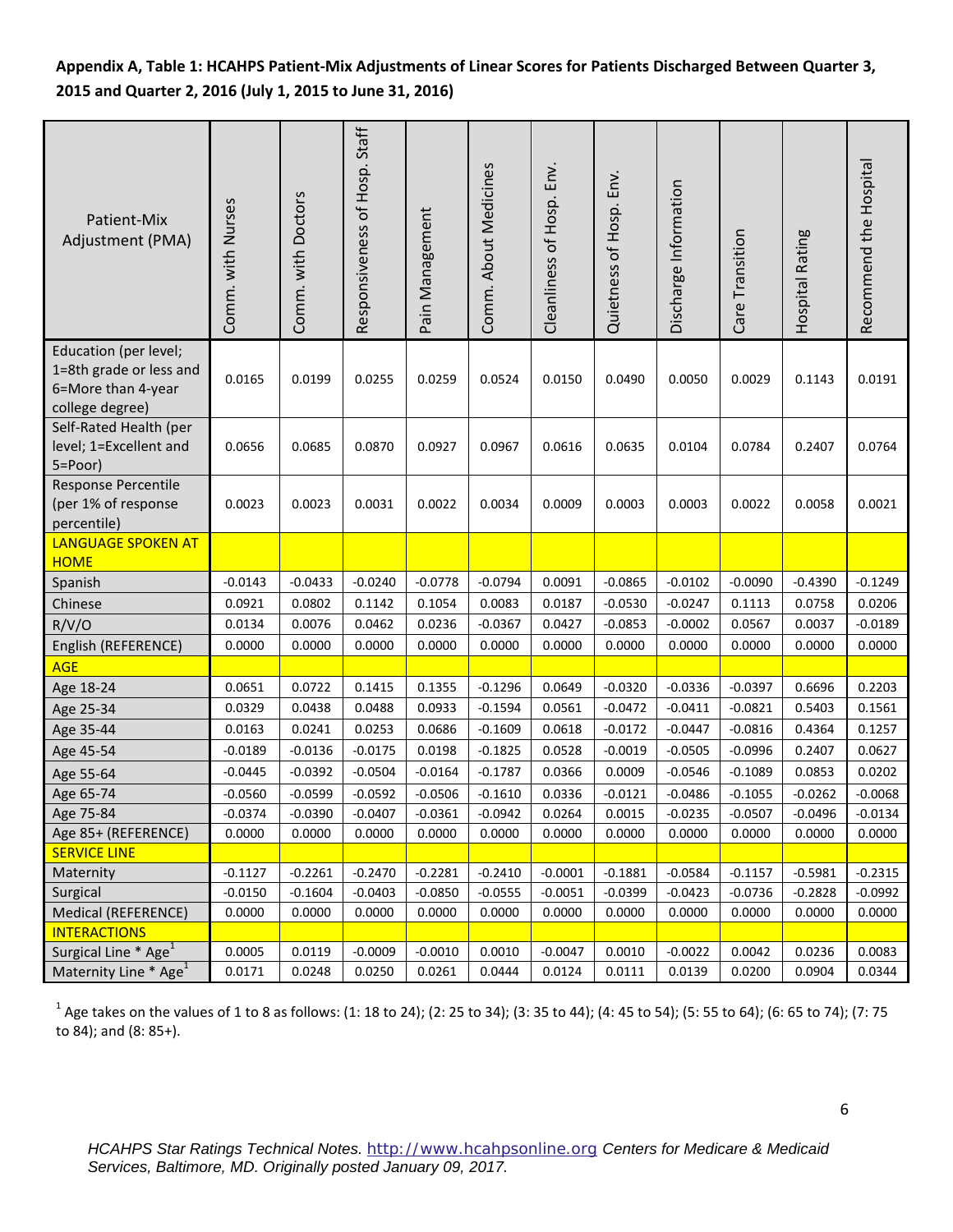**Appendix A, Table 2: National Means of PMA Variables for Patients Discharged Between Quarter 3, 2015 and Quarter 2, 2016 (July 1, 2015 to June 31, 2016)** 

| Patient-Mix Adjustment<br>(PMA)                                                        | <b>National Mean</b> |
|----------------------------------------------------------------------------------------|----------------------|
| Education (per level;<br>1=8th grade or less and 6=More<br>than 4-year college degree) | 3.790                |
| Self-Rated Health (per level;<br>1=Excellent and 5=Poor)                               | 2.755                |
| <b>Response Percentile</b>                                                             | 13.6%                |
| <b>LANGUAGE SPOKEN AT HOME</b>                                                         |                      |
| Spanish                                                                                | 5.0%                 |
| Chinese                                                                                | 0.3%                 |
| R/V/O                                                                                  | 1.8%                 |
| English (REFERENCE)                                                                    | 92.9%                |
| <b>AGE</b>                                                                             |                      |
| Age 18-24                                                                              | 3.5%                 |
| Age 25-34                                                                              | 10.6%                |
| Age 35-44                                                                              | 6.6%                 |
| Age 45-54                                                                              | 9.7%                 |
| Age 55-64                                                                              | 19.2%                |
| Age 65-74                                                                              | 24.9%                |
| Age 75-84                                                                              | 18.0%                |
| Age 85+ (REFERENCE)                                                                    | 7.4%                 |
| <b>SERVICE LINE</b>                                                                    |                      |
| Maternity                                                                              | 12.8%                |
| Surgical                                                                               | 37.0%                |
| Medical (REFERENCE)                                                                    | 50.2%                |
| <b>INTERACTIONS</b>                                                                    |                      |
| Surgical Line * Age <sup>1</sup>                                                       | 1.994                |
| Maternity Line * Age <sup>1</sup>                                                      | 0.272                |

 $^1$  Age takes on the values of 1 to 8 as follows: (1: 18 to 24); (2: 25 to 34); (3: 35 to 44); (4: 45 to 54); (5: 55 to 64); (6: 65 to 74); (7: 75 to 84); and (8: 85+).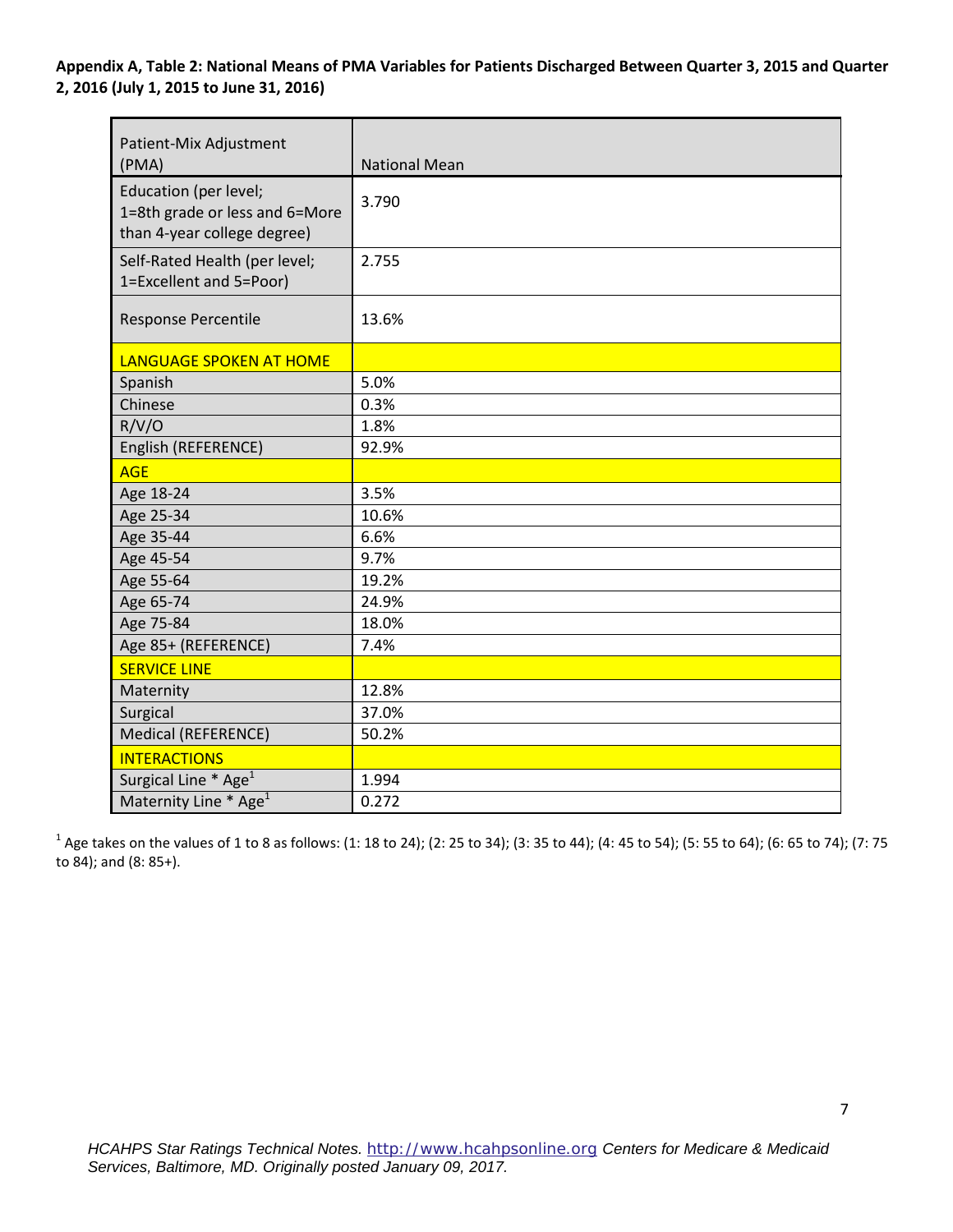**Appendix B: Survey Mode Adjustments of HCAHPS Linear Scores to Adjust to a Reference of Mail Mode (these mode adjustments are applicable on all quarters of HCAHPS scores)** 

|                                            | <b>Phone Only</b> | <b>Mixed</b> | <b>Active IVR</b> |
|--------------------------------------------|-------------------|--------------|-------------------|
| <b>HCAHPS Composite Measures</b>           |                   |              |                   |
| <b>Communication with Nurses</b>           | $-0.031$          | 0.005        | $-0.010$          |
| <b>Communication with Doctors</b>          | 0.011             | 0.028        | 0.009             |
| Responsiveness of Hospital Staff           | $-0.049$          | 0.024        | $-0.001$          |
| Pain Management                            | $-0.042$          | $-0.012$     | $-0.021$          |
| <b>Communication about Medicines</b>       | $-0.044$          | 0.013        | $-0.011$          |
| Discharge Information                      | $-0.013$          | 0.002        | $-0.032$          |
| <b>Care Transition</b>                     | $-0.064$          | $-0.030$     | 0.061             |
| <b>HCAHPS Individual Items</b>             |                   |              |                   |
| <b>Cleanliness of Hospital Environment</b> | $-0.072$          | $-0.032$     | $-0.037$          |
| Quietness of Hospital Environment          | $-0.044$          | $-0.038$     | $-0.109$          |
| <b>HCAHPS Global Items</b>                 |                   |              |                   |
| <b>Hospital Rating</b>                     | $-0.057$          | 0.008        | $-0.001$          |
| <b>Recommend the Hospital</b>              | $-0.049$          | $-0.008$     | $-0.018$          |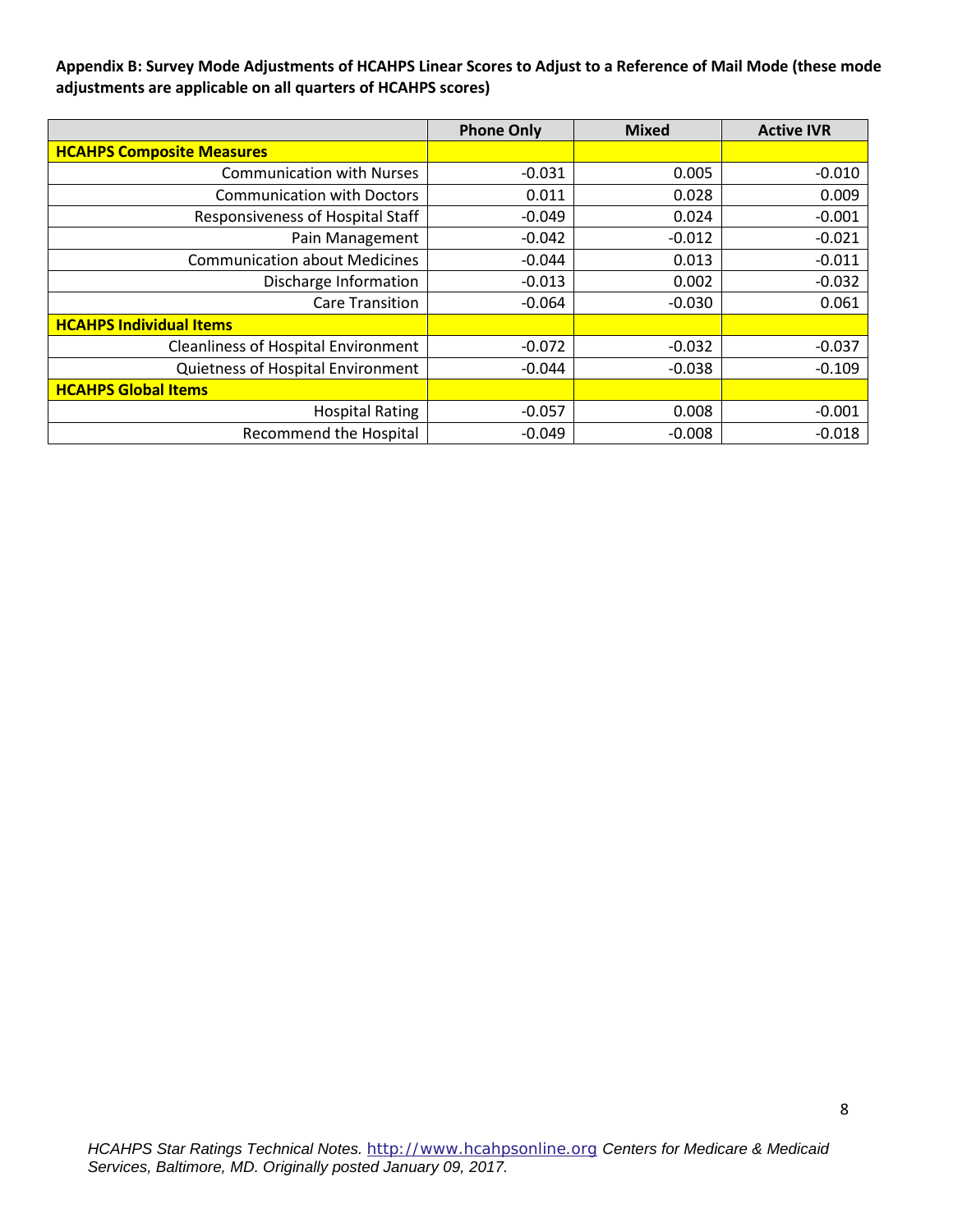**Appendix C: HCAHPS Star Rating Cut Points for Patients Discharged Between Quarter 3, 2015 and Quarter 2, 2016 (July 1, 2015 to June 31, 2016)** 

|                                            | 1 Star | 2 Stars          | 3 Stars          | 4 Stars          | 5 Stars   |
|--------------------------------------------|--------|------------------|------------------|------------------|-----------|
| <b>HCAHPS Composite Measures</b>           |        |                  |                  |                  |           |
| <b>Communication with Nurses</b>           | < 85   | $≥85$ to $≤90$   | $≥90$ to <92     | $≥92$ to <95     | $\geq$ 95 |
| <b>Communication with Doctors</b>          | < 87   | $\geq$ 87 to <90 | $≥90$ to <93     | $\geq$ 93 to <95 | $\geq$ 95 |
| Responsiveness of Hospital Staff           | <79    | $\geq$ 79 to <83 | $\geq$ 83 to <86 | $≥86$ to <91     | $\geq$ 91 |
| Pain Management                            | < 82   | $≥82$ to $≤86$   | $≥86$ to $<89$   | $\geq$ 89 to <93 | $\geq$ 93 |
| <b>Communication about Medicines</b>       | < 72   | $≥72$ to <77     | ≥77 to <81       | $\geq 81$ to <86 | $\geq 86$ |
| Discharge Information                      | < 81   | $\geq 81$ to <85 | $≥85$ to <89     | $≥89$ to <92     | $\geq$ 92 |
| <b>Care Transition</b>                     | < 77   | $\geq$ 77 to <81 | $\geq 81$ to <83 | $\geq$ 83 to <86 | $\geq 86$ |
| <b>HCAHPS Individual Items</b>             |        |                  |                  |                  |           |
| <b>Cleanliness of Hospital Environment</b> | < 83   | $≥83$ to $<87$   | ≥87 to <89       | $\geq$ 89 to <93 | $\geq$ 93 |
| Quietness of Hospital Environment          | <77    | ≥77 to <81       | $\geq 81$ to <86 | $≥86$ to <90     | $\geq 90$ |
| <b>HCAHPS Global Items</b>                 |        |                  |                  |                  |           |
| <b>Hospital Rating</b>                     | < 83   | $≥83$ to $≤87$   | ≥87 to <90       | $≥90$ to <93     | $\geq$ 93 |
| <b>Recommend the Hospital</b>              | < 82   | $\geq$ 82 to <86 | $≥86$ to <90     | ≥90 to <94       | $\geq 94$ |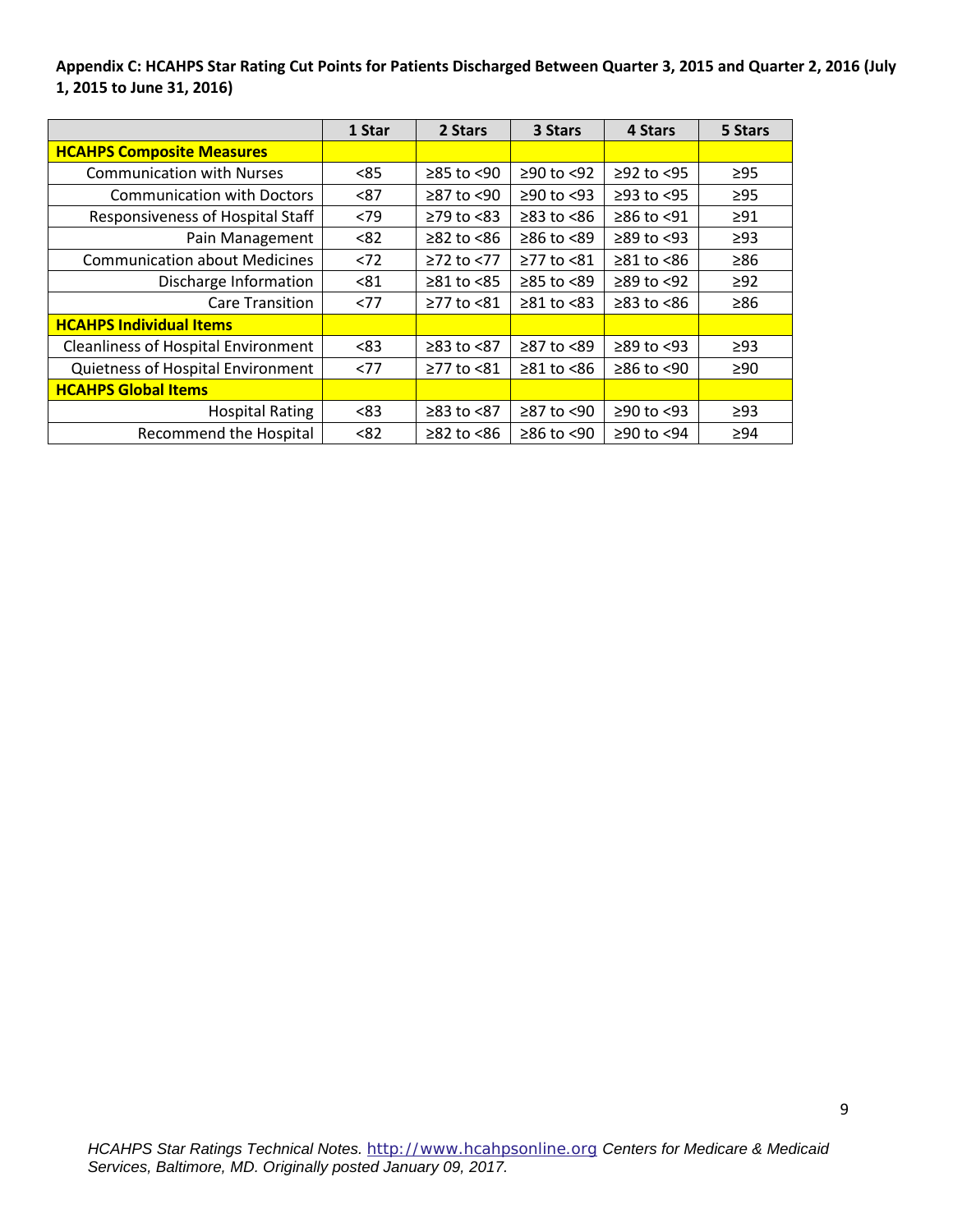#### **Appendix D: Individual Measure Star Assignment Process**

 Below are detailed steps of the clustering method to develop individual measure stars. For each measure, the clustering method does the following:

- 1. Produces the individual measure distance matrix.
- 2. Groups the measure scores into an initial set of clusters.
- 3. Selects the final set of clusters.

# **1. Produce the individual measure distance matrix.**

 For each pair of hospital j and k (j>=k) among the n hospitals with measure score data, compute the Euclidian distance of their measure scores (e.g., the absolute value of the difference between the two measure scores). Enter this distance in row j and column k of a distance matrix with n rows and n columns. This matrix can be produced using the DISTANCE procedure in SAS as follows:

proc distance data=inclusterdat out=distancedat method=Euclid; var interval(measure\_score);

id CCN; run;

 In the above code, the input data set, *inclusterdat,* is the list of hospitals with scores for a particular measure. Each record has a unique identifier, CCN. The option *method=Euclid* specifies that distances between hospital measure scores should be based on Euclidean distance. The input data contain a variable called *measure\_score.* In the *var* call, the parentheses around *measure\_score* indicate that *measure\_score* is considered to be an interval or numeric variable. The distances computed by this code are stored to an output data set called *distancedat.* 

# **2. Create a tree of cluster assignments.**

The distance matrix calculated in Step 1 is the input to the clustering procedure. The stored distance algorithm is implemented to compute cluster assignments. The following process is implemented by using the CLUSTER procedure in SAS:

- a. The input measure score distances are squared.
- The clusters are initialized by assigning each hospital to its own cluster.
- b. The clusters are initialized by assigning each hospital to its own cluster.<br>c. In order to determine which pair of clusters to merge, Ward's minimum variance method is used to separate the variance of the measure scores into within-cluster and between-cluster sum of squares components.
- d. From the existing clusters, two clusters will be selected for merging to minimize the within-cluster sum of squares over all possible sets of clusters that might result from a merge.
- e. Steps b and c are repeated to reduce the number of clusters by one until a single cluster containing all hospitals results.

The result is a data set that contains a tree-like structure of cluster assignments, from which any number of clusters between 1 and the number of hospital measure scores could be computed. The SAS code for implementing these steps is:

proc cluster data=distancedat method=ward outtree=treedat noprint;

id CCN;

run;